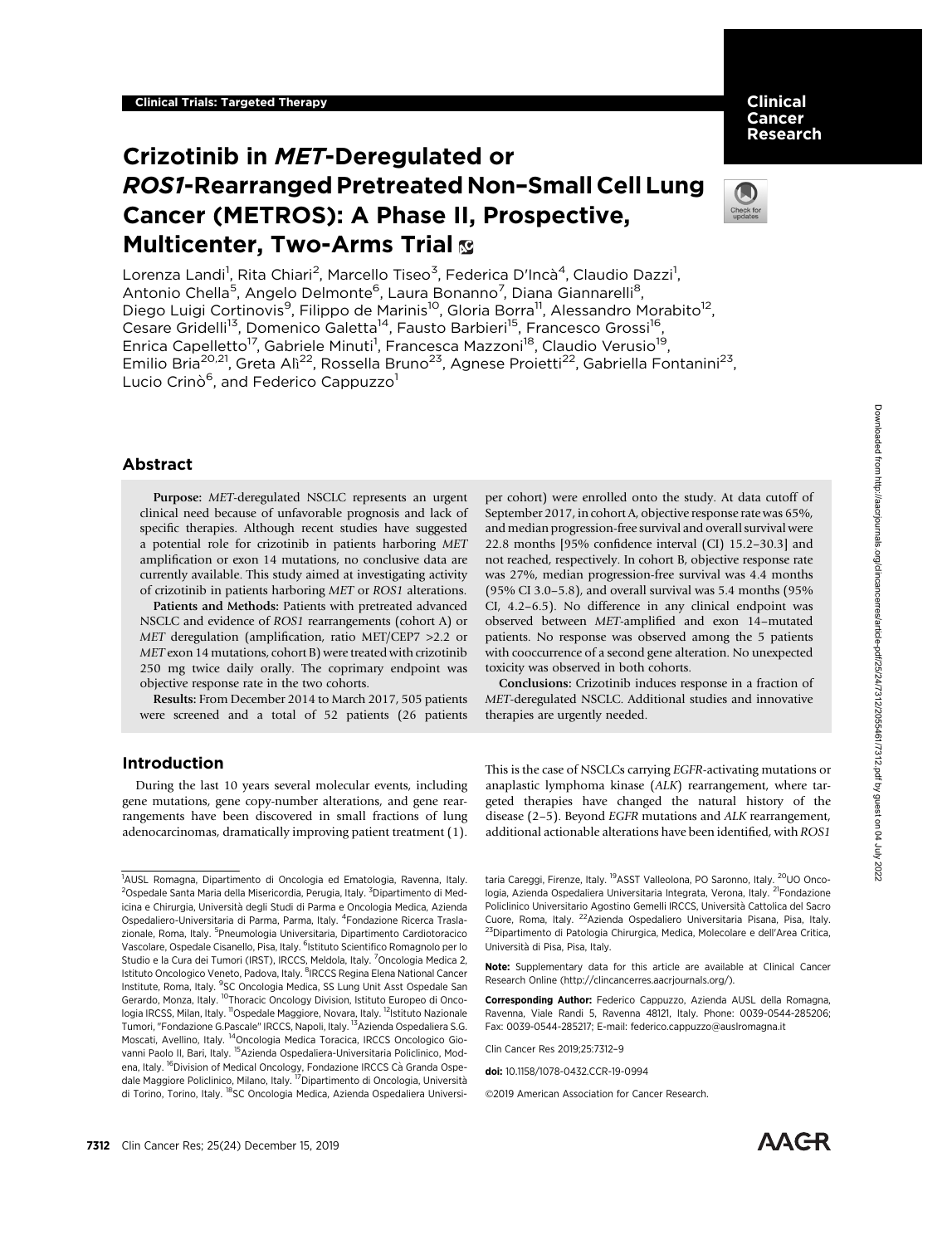# Translational Relevance

Treatment of patients with MET-deregulated non–small cell lung cancer (NSCLC) represents an urgent need because of lack of effective targeted therapies and unfavorable prognosis. The METROS trial is a prospective study evaluating the efficacy of crizotinib in two cohorts of patients: individuals with MET exon 14 mutations or amplification or individuals with ROS1 rearrangements. In the METderegulated cohort, although response rate was 27%, a remarkable result for a pretreated NSCLC population, median PFS and most importantly, median OS were disappointing with all patients rapidly progressing and dying. Interestingly, no difference for any clinical endpoint was observed between MET-amplified and exon 14–mutated patients. Overall, our data highlight the urgent need for more effective strategies in patients with MET mutations or amplification.

rearrangement and MET amplification or MET exon 14 mutations being the most appealing (5–8).

Crizotinib has been the first ALK inhibitor entered in clinical development within the PROFILE program and then approved worldwide for first-line treatment of ALK-positive NSCLC (3). Moreover, crizotinib has high specificity for ROS1 and MET kinase domains and it potently inhibits tumor growth and invasion in cell models of MET- or ROS1-addicted NSCLC (9). In the phase I PROFILE 1001, enrolling 50 patients with ROS1-positive NSCLC, objective response rate (ORR) was 72% and median progressionfree survival (PFS) exceeded 19 months (10). These results mirror those observed in ALK-positive NSCLC and are comparable with what was reported in subsequent retrospective and prospective trials (11–15). At present, crizotinib has a well-established role in ROS1-positive NSCLC and is available worldwide. Conversely, its role in MET-addicted NSCLC is not demonstrated. Initial observations in solid tumors with MET overexpression or MET amplification showed potential efficacy only in de novo MET-amplified tumors (16–18). In NSCLC, crizotinib produced an ORR of approximately 40%, with evidence of activity only against tumors with intermediate or high levels of MET amplification, defined as a ratio MET/centromere 7 (MET/CEP7) of  $> 2.2 - 5$  or  $\geq 5$ , respectively (19). Interestingly, preliminary results of the phase II AcSe trial, evaluating crizotinib in MET-amplified NSCLC, showed an ORR of only 32% (20). Nevertheless, the criteria adopted for defining MET amplification were different than in the PROFILE 1001 study, providing a possible explication for the lower drug efficacy. Moreover, AcSé data suggested that levels of MET amplification could be relevant for defining patients with the highest sensitivity to the drug. In addition to MET amplification, a recent study showed that anti-MET agents such as crizotinib or cabozantinib induced tumor shrinkage in patients harboring MET exon 14 mutations, a phenomenon occurring in approximately 3% of NSCLC (7, 8, 21, 22). In the phase I PROFILE 1001 study, ORR with crizotinib in MET exon 14 mutated patients was 44%, suggesting that the drug is effective against this alteration (23). On the basis of these premises and considering the urgent need of effective strategies for MET-deregulated NSCLC, we designed this study aiming at investigating crizotinib efficacy in MET-amplified or exon 14–mutated NSCLC. Because at the time of study design, few data were available in ROS1-rearranged patients and no www.assemptosted for the control of the control of the clinical cancer Resident Cancer Resident Cancer Resident Cancer Resident Cancer Resident Cancer Resident Cancer Responses to the distribution was noted and the contro

therapy was available in Italian clinical practice, a ROS1-rearranged cohort was also included.

# Patients and Methods

## Patients' selection

Eligible patients had histologically confirmed diagnosis of locally advanced or metastatic NSCLC and availability of archival tissue for biomarkers analyses. A local prescreening was allowed. For patients with MET exon 14 mutations, central confirmation was not required for trial inclusion, whereas central confirmation was mandatory for those patients who resulted positive for ROS1 rearrangements or MET amplification at local labs. ROS1 rearrangement and MET amplification were tested centrally by FISH, using the specific probes (Abbott Molecular). Briefly, criteria for FISH positivity were (i) presence of ROS1 fusion patterns in  $> 15\%$  of tumor cells (24) or (ii) a MET/CEP7 ratio  $> 2.2$ according to Camidge criteria (19). MET mutational status was assessed locally using direct sequencing or other high sensitive methods. Even if central confirmation was not required for trial inclusion, at the end of the study, all MET exon 14–mutant cases were centrally verified using Sanger direct sequencing (Applied Biosystems—Thermo Fisher Scientific). Other inclusion criteria included: an Eastern Cooperative Oncology Group performance status (ECOG PS)  $\leq$  2, at least one previous chemotherapy line, at least one measurable tumor lesion according to Response Evaluation Criteria in Solid Tumors (RECIST) version 1.1 (25), adequate bone marrow and organ functions. Patients with known EGFR or KRAS mutations or previously treated with ROS1 or MET inhibitors or with symptomatic brain metastases were excluded. The study was done in accordance with the provisions of the Declaration of Helsinki and Good Clinical Practice guidelines. Each center received the approval of the local ethics committee, and all patients provided written informed consent before participation. The final version of the protocol including full list of study criteria is reported in the Supplementary Data.

#### Treatment

Patients were treated with crizotinib 250 mg twice daily in continuous 28-day cycles until disease progression, unacceptable toxicity, withdrawal of consent, or death. Dose modifications or interruptions were considered in case of intolerable grade 2 or worse adverse events (AE). Radiologic assessment by CT scans was done at baseline and then every 8 weeks until disease progression; responses had to be confirmed by repeating assessment 4–8 weeks after initial response. All patients who discontinued study drug were followed up for subsequent treatments and survival every 12 weeks, until death or study completion. Patients were assessed for safety every 4 weeks. AEs, laboratory tests, and vital signs were graded according to the Common Terminology Criteria for Adverse Events version 4.0. The cut-off date for safety and efficacy data was September 30, 2017, which was the date of database lock.

# Outcomes

The primary endpoint was investigator-assessed overall response, defined as the percentage of patients who achieved a confirmed complete response (CR) or partial response (PR) per RECIST version 1.1 (25). Secondary endpoints included PFS based on investigator-assessed disease response OS, safety, and correlation between response and percentage of ROS1 FISH positivity or levels of MET amplification [intermediate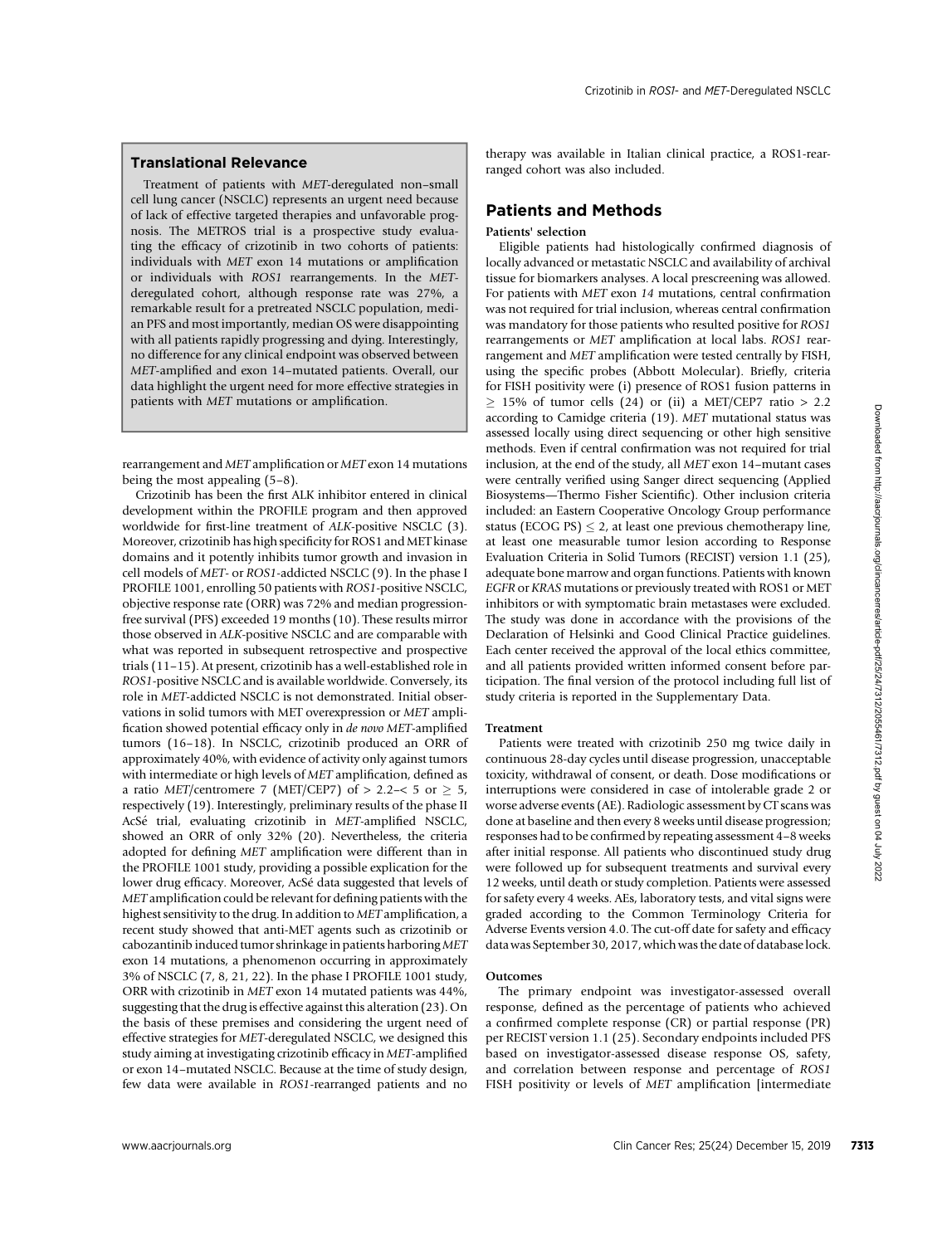levels, (MET/CEP7 ratio  $\geq$  2.2–<5) vs. high levels, (MET/CEP7 ratio  $> 5$ ].

## Statistical analysis

The METROS was a phase II, two arms, noncomparative trial in which arms were determined by the presence of ROS1 rearrangement or MET deregulation. The study was designed to test the hypothesis of an ORR  $> 50\%$  versus ORR  $< 10\%$  in each arm at a significance level of 5% (one sided) with a power of 98%. The study was originally designed to include only MET-amplified NSCLCs. However, clinical data published in 2015 suggested MET exon 14– mutated NSCLCs as an additional population potentially benefiting to crizotinib (8, 21). For such reason, the trial was amended to include also patients with such aberration without modification in the statistical plan. Patients and disease characteristics were analyzed using descriptive statistics and expressed as relative frequency (percentage) for discrete variables or median and interquartile range (IQR) for continuous variables. Associations among factors were evaluated with the  $\chi^2$  test while differences in distribution of quantitative variables were measured with the Mann–Whitney test. Confidence interval (95%) for ORR was calculated according to the exact method. PFS and OS were calculated from the date of starting therapy to the date of first evidence of either disease progression or death of the patient in the absence of documented disease progression (PFS), or death for any cause (OS). Patients without an event were censored at the date of last follow-up. Survival times were estimated using Kaplan–Meier analysis and expressed as medians with corresponding two-sided 95% confidence intervals (CI). Differences between curves were evaluated using the log-rank test. This trial is registered with ClinicalTrials.gov (NCT 02499614).

# Results

# Patients

From December 2014 to March 2017, 505 patients were screened (Fig. 1). A total of 433 (86%) patients had tumor tissue evaluable for ROS1 and MET FISH analyses. Thirty-three individuals (7.6%) resulted ROS1-positive and 37 MET-deregulated (8.5%). Among them, 18 patients were not included due to death (3 ROS1 and 4 MET patients), screening failure (4 ROS1 and 4 MET patients), or unknown reason (3 MET patients). Twenty-six patients per cohort (cohort A, ROS1 positive; cohort B, MET positive) accounted for the final population of the trial. Demographic and disease characteristics are reported in Table 1. Briefly, cohort A included mainly females, never smokers and with median age of 68 years, whereas cohort B included mainly males, current or past smokers with median age of 56 years. In both cohorts, most patients had an ECOG PS of 0–1, presented with two or more metastatic sites, and received crizotinib as secondline treatment. Fifty-four percent of patients in the MET cohort had progressive disease as best response to last therapy compared with less than 30% in ROS1 cohort. A platinum-doublet regimen was the latest treatment before crizotinib in 69% and 81% of ROS1 and MET deregulated patients, respectively (Supplementary Table S1). Among individuals included in the MET cohort, 16 patients had MET amplification (intermediate levels, 14 patients; high levels, 2 patients), 9 patients had exon 14 mutation (c.2962C>T, 1 case; c.3029C>T, 5 cases; c.3082G>T, 1 case; c.3082+1G>A, 1 case; c.3082+3A>T, 1 case), and one patient had cooccurrence of MET amplification (intermediate levels) and MET mutation (c.2942-19\_2961delinsC). At the end of the study, MET mutational status was centrally retested in all exon 14–mutant cases, with confirmation of local reports. Only one case resulted uncorfirmed due to inadequate tumor sample for direct sequencing (data not shown). This patient had stable disease as best response to study drug.

Median number of crizotinib cycles and median duration of treatment were 15 (range, 0.3–34.4; IQR 5.4–24.9) and 15.2 months (95% CI, 4.7–25.2) in cohort A, and 3 (range, 0.4–28.6; IQR 2.0–5.6) and 4.0 months (95% CI, 2.0–5.5) in cohort B. At data cutoff, 9 patients in cohort A and 6 patients in cohort B were still receiving treatment.



Study profile.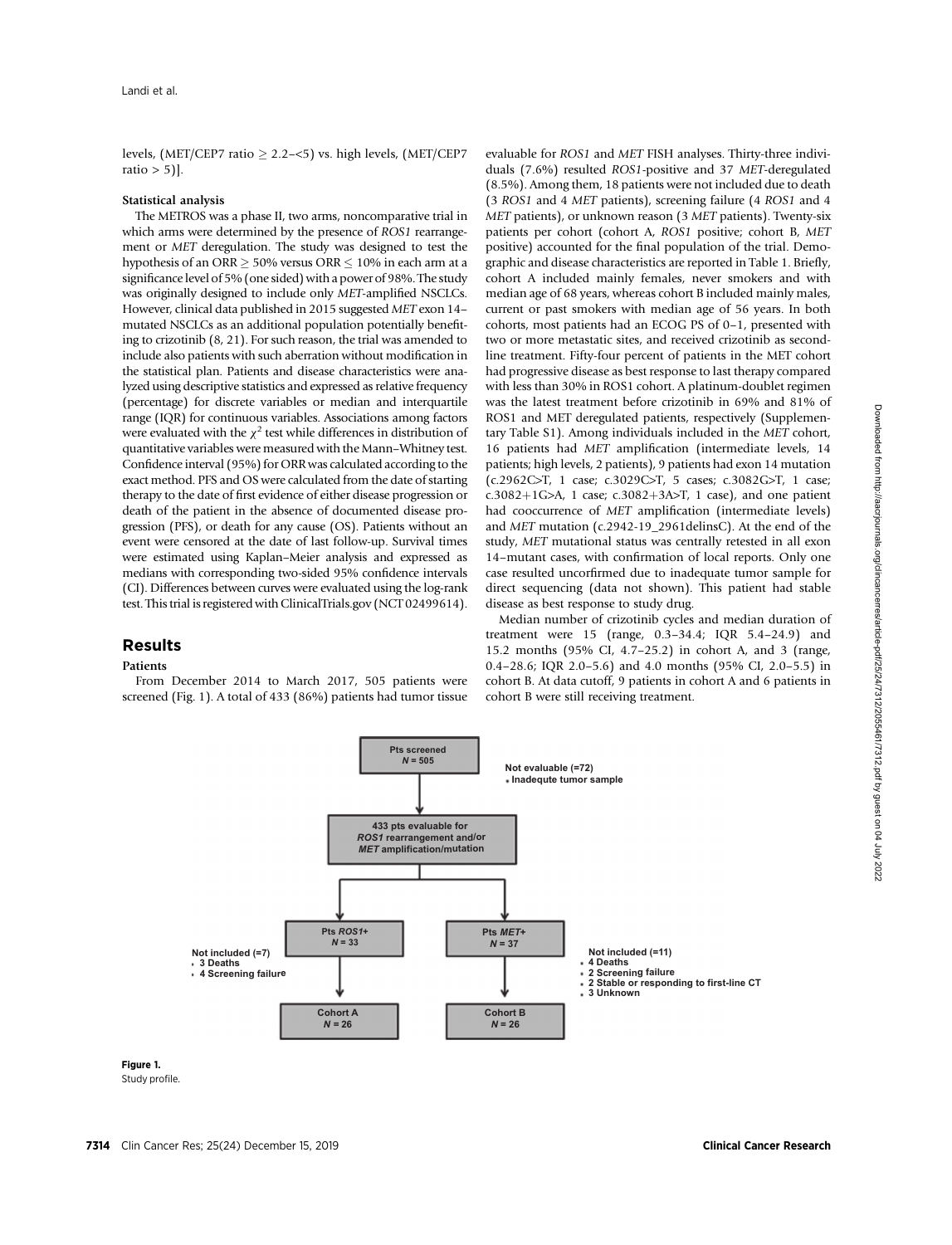#### Table 1. Baseline characteristics

| Age, median (range)<br>M/F<br>ECOG PS 0/1/2                                                                                                                                                                                                                                                                                                                                                                                                                                                                                                                                                                                                                                                   |                      |                     |                 |                                             |                |                                                                                                                                                                                                                                                                                                                              |                        |
|-----------------------------------------------------------------------------------------------------------------------------------------------------------------------------------------------------------------------------------------------------------------------------------------------------------------------------------------------------------------------------------------------------------------------------------------------------------------------------------------------------------------------------------------------------------------------------------------------------------------------------------------------------------------------------------------------|----------------------|---------------------|-----------------|---------------------------------------------|----------------|------------------------------------------------------------------------------------------------------------------------------------------------------------------------------------------------------------------------------------------------------------------------------------------------------------------------------|------------------------|
|                                                                                                                                                                                                                                                                                                                                                                                                                                                                                                                                                                                                                                                                                               |                      |                     | $\overline{26}$ | Cohort A ROS1FISH+<br>100%                  | 26             | MET Ex14 or MET FISH+<br>100%                                                                                                                                                                                                                                                                                                |                        |
|                                                                                                                                                                                                                                                                                                                                                                                                                                                                                                                                                                                                                                                                                               |                      |                     |                 | 68 (28-86)                                  |                | 56 (39-78)                                                                                                                                                                                                                                                                                                                   | P <sup>a</sup><br>0.07 |
|                                                                                                                                                                                                                                                                                                                                                                                                                                                                                                                                                                                                                                                                                               |                      |                     | 10/16           | 38/62                                       | 17/9           | 65/35                                                                                                                                                                                                                                                                                                                        | 0.05                   |
|                                                                                                                                                                                                                                                                                                                                                                                                                                                                                                                                                                                                                                                                                               |                      |                     | 18/7/1          | 69/27/4                                     | 11/13/2        | 42/50/8                                                                                                                                                                                                                                                                                                                      | 0.05                   |
| Never smoker/past smoker/current smoker                                                                                                                                                                                                                                                                                                                                                                                                                                                                                                                                                                                                                                                       |                      |                     | 14/9/3          | 54/35/11                                    | 6/12/8         | 23/46/31                                                                                                                                                                                                                                                                                                                     | 0.05                   |
| Adenocarcinoma/Other histology <sup>b</sup>                                                                                                                                                                                                                                                                                                                                                                                                                                                                                                                                                                                                                                                   |                      |                     | 26/0            | 100/0                                       | 23/3           | 89/11                                                                                                                                                                                                                                                                                                                        | n.a.                   |
| Type of MET deregulation                                                                                                                                                                                                                                                                                                                                                                                                                                                                                                                                                                                                                                                                      |                      |                     |                 |                                             |                |                                                                                                                                                                                                                                                                                                                              |                        |
| • Amplification                                                                                                                                                                                                                                                                                                                                                                                                                                                                                                                                                                                                                                                                               |                      |                     | n.a.            |                                             | 16             | 61                                                                                                                                                                                                                                                                                                                           |                        |
| • Mutation                                                                                                                                                                                                                                                                                                                                                                                                                                                                                                                                                                                                                                                                                    |                      |                     | n.a             |                                             | 9              | 35                                                                                                                                                                                                                                                                                                                           |                        |
| • Concurrent amplification and mutation                                                                                                                                                                                                                                                                                                                                                                                                                                                                                                                                                                                                                                                       |                      |                     | n.a             |                                             | $\mathbf{1}$   | 4                                                                                                                                                                                                                                                                                                                            |                        |
| Metastatic sites, 1/2/>2                                                                                                                                                                                                                                                                                                                                                                                                                                                                                                                                                                                                                                                                      |                      |                     | 5/11/10         | 19/42/39                                    | 4/11/11        | 15/42/42                                                                                                                                                                                                                                                                                                                     | 0.92                   |
| Disease sites                                                                                                                                                                                                                                                                                                                                                                                                                                                                                                                                                                                                                                                                                 |                      |                     |                 |                                             |                |                                                                                                                                                                                                                                                                                                                              |                        |
| Lung                                                                                                                                                                                                                                                                                                                                                                                                                                                                                                                                                                                                                                                                                          |                      |                     | 22              | 85                                          | 22             | 85                                                                                                                                                                                                                                                                                                                           | 0.99                   |
| Lymph node                                                                                                                                                                                                                                                                                                                                                                                                                                                                                                                                                                                                                                                                                    |                      |                     | 16              | 61                                          | 12             | 46                                                                                                                                                                                                                                                                                                                           | 0.40                   |
| Liver                                                                                                                                                                                                                                                                                                                                                                                                                                                                                                                                                                                                                                                                                         |                      |                     | 3               | 11                                          | 6              | 23                                                                                                                                                                                                                                                                                                                           | 0.46                   |
| Bone                                                                                                                                                                                                                                                                                                                                                                                                                                                                                                                                                                                                                                                                                          |                      |                     | 9               | 35                                          | 5              | 19                                                                                                                                                                                                                                                                                                                           | 0.35                   |
| Brain                                                                                                                                                                                                                                                                                                                                                                                                                                                                                                                                                                                                                                                                                         |                      |                     | 6               | 23                                          | 5              | 19                                                                                                                                                                                                                                                                                                                           | 0.73                   |
| Pleura                                                                                                                                                                                                                                                                                                                                                                                                                                                                                                                                                                                                                                                                                        |                      |                     | 3               | 11                                          | 6              | 23                                                                                                                                                                                                                                                                                                                           | 0.46                   |
| Adrenal gland                                                                                                                                                                                                                                                                                                                                                                                                                                                                                                                                                                                                                                                                                 |                      |                     | $\overline{2}$  | 7                                           | 6              | 23                                                                                                                                                                                                                                                                                                                           | 0.25                   |
| Prior line of therapy, $1/2$ / $>2$                                                                                                                                                                                                                                                                                                                                                                                                                                                                                                                                                                                                                                                           |                      |                     | 20/3/3          | 76/12/12                                    | 21/3/2         | 81/11/8                                                                                                                                                                                                                                                                                                                      | 0.63                   |
| Time from end of last treatment to crizotinib start (months, median)                                                                                                                                                                                                                                                                                                                                                                                                                                                                                                                                                                                                                          |                      |                     | $12(3-43)$      |                                             | $3(2-8)$       |                                                                                                                                                                                                                                                                                                                              | 0.02                   |
|                                                                                                                                                                                                                                                                                                                                                                                                                                                                                                                                                                                                                                                                                               |                      |                     |                 |                                             |                |                                                                                                                                                                                                                                                                                                                              |                        |
| Best response to prior therapy                                                                                                                                                                                                                                                                                                                                                                                                                                                                                                                                                                                                                                                                |                      |                     | 10              | 38                                          | 4 <sup>c</sup> | 15                                                                                                                                                                                                                                                                                                                           | 0.12                   |
| Complete response $+$ partial response<br>Stable disease                                                                                                                                                                                                                                                                                                                                                                                                                                                                                                                                                                                                                                      |                      |                     | $\overline{7}$  | 27                                          | 6              | 23                                                                                                                                                                                                                                                                                                                           |                        |
|                                                                                                                                                                                                                                                                                                                                                                                                                                                                                                                                                                                                                                                                                               |                      |                     | $\overline{7}$  | 27                                          | 14             | 54                                                                                                                                                                                                                                                                                                                           |                        |
| Progressive disease<br>Unknown                                                                                                                                                                                                                                                                                                                                                                                                                                                                                                                                                                                                                                                                |                      |                     | $\overline{2}$  | 8                                           | 2              | 8                                                                                                                                                                                                                                                                                                                            |                        |
| NOTE: Data are median (IQR) or n (%).                                                                                                                                                                                                                                                                                                                                                                                                                                                                                                                                                                                                                                                         |                      |                     |                 |                                             |                |                                                                                                                                                                                                                                                                                                                              |                        |
| Summary of efficacy measures is reported in Table 2. In cohort                                                                                                                                                                                                                                                                                                                                                                                                                                                                                                                                                                                                                                |                      |                     |                 |                                             |                | and 3). Median time to response (TTR) and median duration of<br>response (DOR) were 7.9 weeks (IQR, 7.4–10.3) and 21.4 months                                                                                                                                                                                                |                        |
|                                                                                                                                                                                                                                                                                                                                                                                                                                                                                                                                                                                                                                                                                               |                      |                     |                 |                                             |                | (95% CI, 12.7–30.1). Depth of response, defined as the median<br>percentage of reduction in target lesions from baseline, was<br>$-51.7\%$ (IQR, $-77.5\%$ to $-42.7\%$ ). In responding patients,<br>median percentage of ROS1 FISH positivity was significantly<br>higher than in nonresponders (50% vs. 22%, Mann-Whitney |                        |
| <sup>b</sup> Other histologies includes two patients with NSCLC not otherwise specified (NOS) and one patient with pleomorphic carcinoma. All histology was determined by<br>local pathologic report.<br><sup>c</sup> Only partial responses.<br>Efficacy<br>A, ORR was 65% (95% CI, 44–82), including one (4%) CR and 16<br>(61%) PR. Six patients (23%) obtained SD, resulting in an overall<br>disease control rate (DCR) of 85%. With a median follow-up of<br>21 months (95% CI, 19.0-24.5), median PFS was 22.8 months<br>(95% CI, 15.2-30.3), whereas median OS was not reached (Figs. 2)<br>Table 2. Efficacy endpoints in cohort A (ROS1 positive) and cohort B (MET<br>deregulated) |                      |                     |                 | test $P = 0.005$ ; Supplementary Table S2). |                | In cohort B, ORR was $27\%$ (95% CI, 11-47), including only PR.<br>Eleven patients (42%) had SD, for an overall DCR of 69%. With a                                                                                                                                                                                           |                        |
|                                                                                                                                                                                                                                                                                                                                                                                                                                                                                                                                                                                                                                                                                               | <b>Cohort A-ROS1</b> | <b>Cohort B-MET</b> |                 |                                             |                | median follow-up of 21 months (95% CI, 19.0-24.5), median                                                                                                                                                                                                                                                                    |                        |
|                                                                                                                                                                                                                                                                                                                                                                                                                                                                                                                                                                                                                                                                                               | $(n = 26)$           | $(n = 26)$          |                 |                                             |                | PFS and median OS were 4.4 months (95% CI, 3.0–5.8) and                                                                                                                                                                                                                                                                      |                        |
|                                                                                                                                                                                                                                                                                                                                                                                                                                                                                                                                                                                                                                                                                               |                      |                     |                 |                                             |                | 5.4 months (95% CI, 4.2–6.5), respectively (Figs. 2 and 3).                                                                                                                                                                                                                                                                  |                        |
| Complete response                                                                                                                                                                                                                                                                                                                                                                                                                                                                                                                                                                                                                                                                             | 1(4%)                | 0                   |                 |                                             |                | Median TTR and DOR were 7.4 weeks (IQR, 6.4–9.3) and                                                                                                                                                                                                                                                                         |                        |
| Partial response                                                                                                                                                                                                                                                                                                                                                                                                                                                                                                                                                                                                                                                                              | 16 (61%)             | 7 (27%)             |                 |                                             |                | 3.7 months (95% CI, 1.1-6.3). Depth of response was -47.9%                                                                                                                                                                                                                                                                   |                        |
| Stable disease                                                                                                                                                                                                                                                                                                                                                                                                                                                                                                                                                                                                                                                                                | 6 (23%)              | 11(42%)             |                 |                                             |                | (-56.5% to -35.6%). According to MET deregulation, responses                                                                                                                                                                                                                                                                 |                        |
| Best overall response<br>Progressive disease                                                                                                                                                                                                                                                                                                                                                                                                                                                                                                                                                                                                                                                  | 1(4%)                | 6 (23%)             |                 |                                             |                |                                                                                                                                                                                                                                                                                                                              |                        |
| Not evaluable or not assessed                                                                                                                                                                                                                                                                                                                                                                                                                                                                                                                                                                                                                                                                 | 2(8%)                | 2 (8%)              |                 |                                             |                | occurred in 5 patients with MET amplification (intermediate                                                                                                                                                                                                                                                                  |                        |
|                                                                                                                                                                                                                                                                                                                                                                                                                                                                                                                                                                                                                                                                                               |                      |                     |                 |                                             |                | levels only), in 1 patient with MET mutation, and in the coaltered                                                                                                                                                                                                                                                           |                        |
| Number of events                                                                                                                                                                                                                                                                                                                                                                                                                                                                                                                                                                                                                                                                              | 14 (54%)             | 18 (69%)            |                 |                                             |                | MET-amplified and mutant case (Supplementary Table S3). Fur-                                                                                                                                                                                                                                                                 |                        |
| PFS (months)                                                                                                                                                                                                                                                                                                                                                                                                                                                                                                                                                                                                                                                                                  | 22.8 (15.2-30.3)     | 4.4 (3.0-5.8)       |                 |                                             |                | thermore, we separately analyzed outcome in MET-amplified and                                                                                                                                                                                                                                                                |                        |
| 6 months PFS rate                                                                                                                                                                                                                                                                                                                                                                                                                                                                                                                                                                                                                                                                             | 80.6%                | 30.9%               |                 |                                             |                | in MET exon 14-mutated groups. In both groups, ORR, median                                                                                                                                                                                                                                                                   |                        |
| 12 months PFS rate                                                                                                                                                                                                                                                                                                                                                                                                                                                                                                                                                                                                                                                                            | 71.9%                | 20.6%               |                 |                                             |                |                                                                                                                                                                                                                                                                                                                              |                        |
|                                                                                                                                                                                                                                                                                                                                                                                                                                                                                                                                                                                                                                                                                               |                      |                     |                 |                                             |                | DOR, PFS, and OS were similar to the whole MET-deregulated                                                                                                                                                                                                                                                                   |                        |
| Number of events                                                                                                                                                                                                                                                                                                                                                                                                                                                                                                                                                                                                                                                                              |                      | 16 (61%)            |                 | cohort (Supplementary Table S4).            |                |                                                                                                                                                                                                                                                                                                                              |                        |
| Progression-free survival (PFS)<br>Overall survival (OS)<br>OS (months)                                                                                                                                                                                                                                                                                                                                                                                                                                                                                                                                                                                                                       | 10 (39%)<br>NR       |                     |                 |                                             |                | Furthermore, to better characterize the study population, we                                                                                                                                                                                                                                                                 |                        |
|                                                                                                                                                                                                                                                                                                                                                                                                                                                                                                                                                                                                                                                                                               |                      | $5.4(4.2-6.5)$      |                 |                                             |                | retrospectively performed a Sequenom analysis in 48 of 52 tissue                                                                                                                                                                                                                                                             |                        |
| 6 months OS rate<br>12 months OS rate                                                                                                                                                                                                                                                                                                                                                                                                                                                                                                                                                                                                                                                         | 96.2%<br>79.2%       | 43.9%<br>26.3%      |                 |                                             |                | specimens collected at baseline. A second driver was found in 7                                                                                                                                                                                                                                                              |                        |

## **Efficacy**

|                                 | <b>Cohort A-ROS1</b> | <b>Cohort B-MET</b> |
|---------------------------------|----------------------|---------------------|
|                                 | $(n = 26)$           | $(n = 26)$          |
| Best overall response           |                      |                     |
| Complete response               | 1(4%)                | Ω                   |
| Partial response                | 16 (61%)             | 7(27%)              |
| Stable disease                  | 6(23%)               | 11 (42%)            |
| Progressive disease             | 1(4%)                | 6 (23%)             |
| Not evaluable or not assessed   | 2(8%)                | 2(8%)               |
| Progression-free survival (PFS) |                      |                     |
| Number of events                | 14 (54%)             | 18 (69%)            |
| PFS (months)                    | 22.8 (15.2–30.3)     | $4.4(3.0 - 5.8)$    |
| 6 months PFS rate               | 80.6%                | 30.9%               |
| 12 months PFS rate              | 71.9%                | 20.6%               |
| Overall survival (OS)           |                      |                     |
| Number of events                | 10 (39%)             | 16 (61%)            |
| OS (months)                     | NR.                  | $5.4(4.2-6.5)$      |
| 6 months OS rate                | 96.2%                | 43.9%               |
| 12 months OS rate               | 79.2%                | 26.3%               |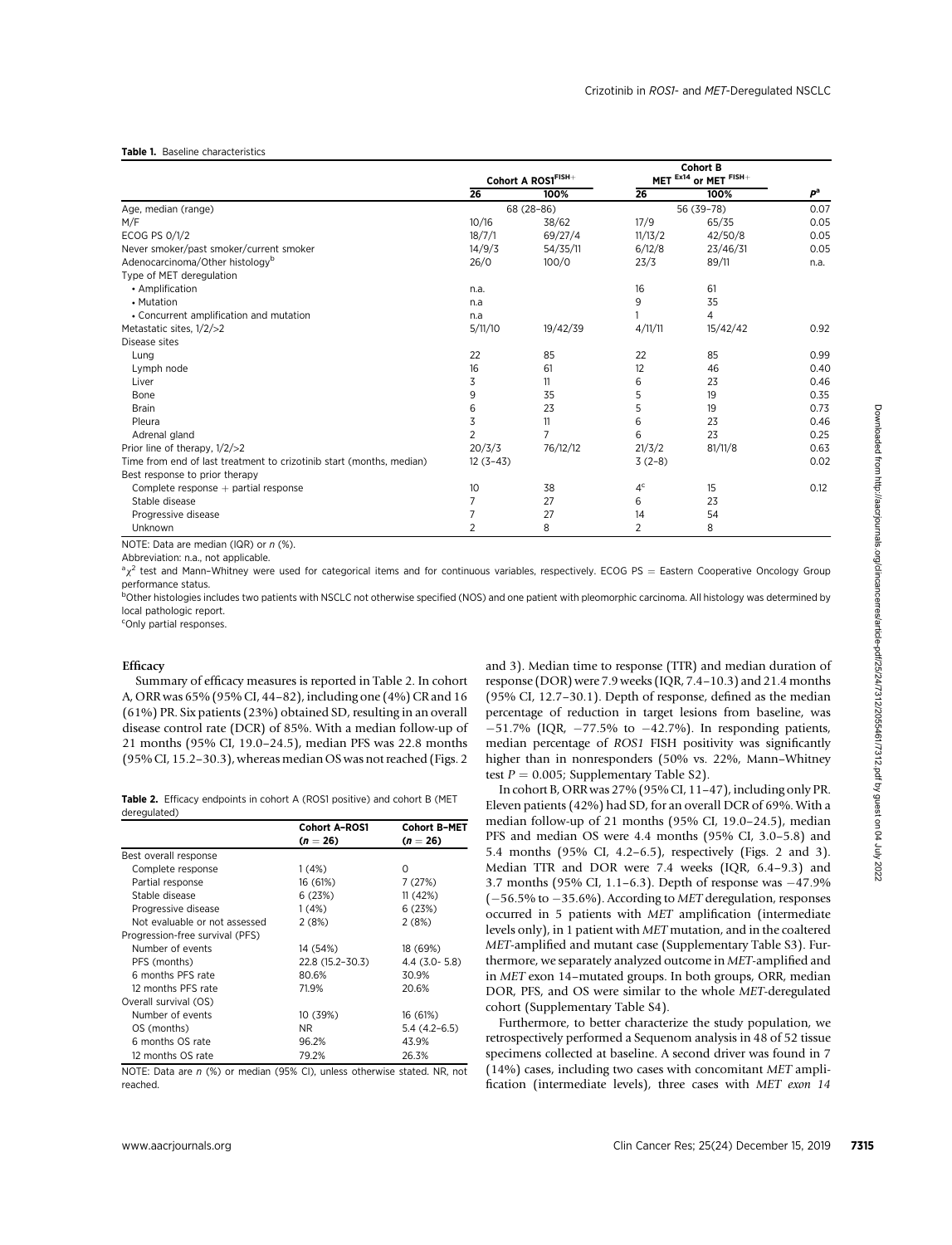



# Figure 2.

Tumor responses in METderegulated and ROS1-rearranged NSCLC. Maximum percentage reduction from baseline sum of lesion diameters by best investigator-assessed confirmed response in 52 patients receiving crizotinib as second-line or later treatment.

mutation, and two cases with ROS1 rearrangement. Details are reported in Supplementary Tables S2 and S3. Among the 4 evaluable patients with MET/KRAS and ROS1/KRAS coaltered tumors, 1 achieved PR, 2 had SD, and 1 progressed. The double MET-amplified/BRAF-mutant subject progressed, whereas the ROS1/MET–positive patient voluntary discontinued crizotinib after only 1 cycle without any tumor assessment.

Finally, as illustrated in Table 3, we evaluated the intracranial efficacy of the drug in the 11 patients with brain metastases at baseline (six in cohort A and five in cohort B) and responses were observed only in ROS1-positive patients.

## Toxicity

Safety profile of crizotinib was consistent with literature data and no new safety alert was reported in both cohorts (Supplementary Table S5). Treatment-related adverse events (TRAE), most of which were of grade 1 or 2, occurred in 26 (100%) patients in cohort A and in 21 (81%) patients of cohort B. In both



## Figure 3.

Kaplan–Meier curve of investigator-assessed PFS (A) and OS (B) in ROS1-positive (red line) and MET-deregulated (blue line) non-small cell lung cancer receiving crizotinib.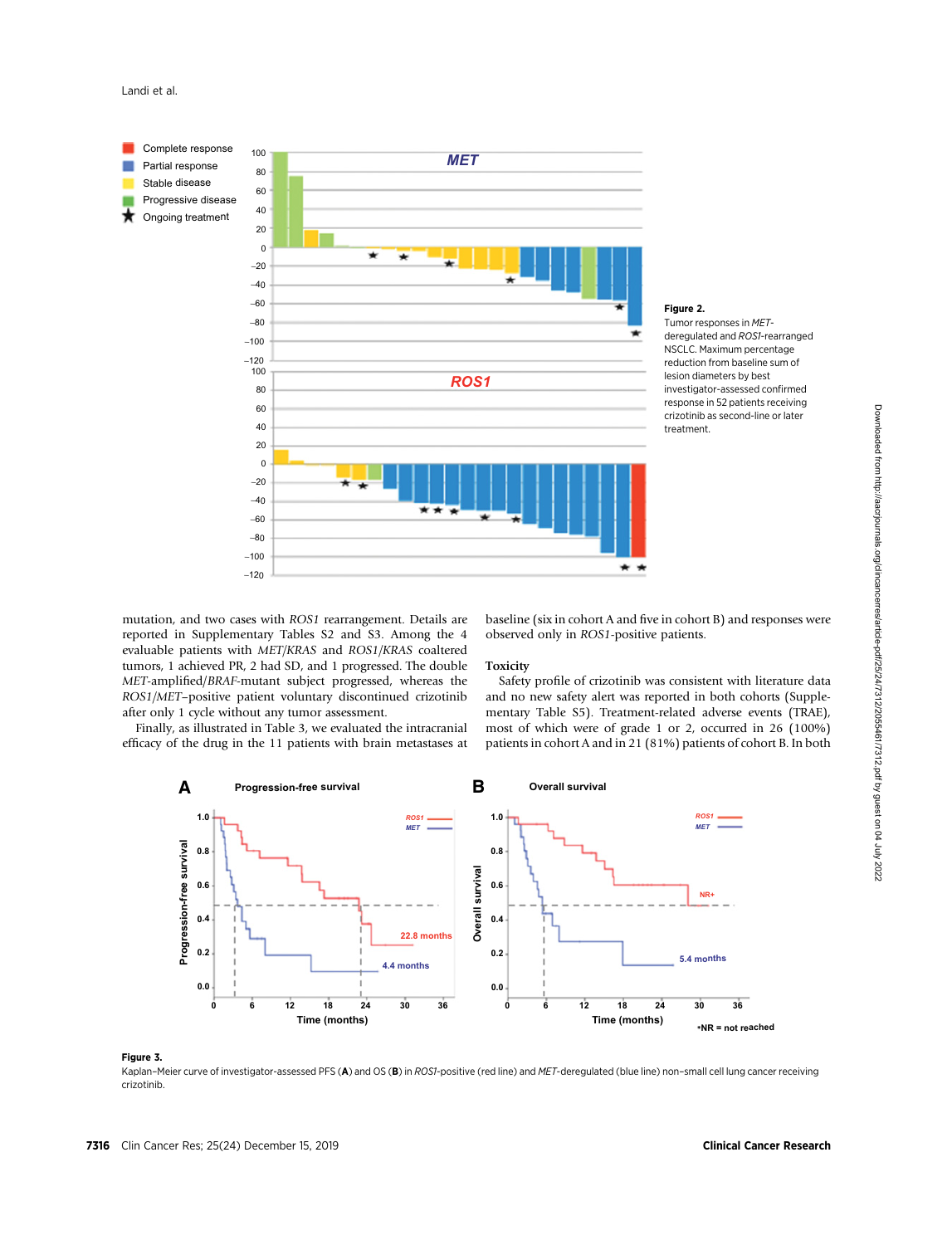|  |  |  | Table 3. Intracranial disease characteristics, intracranial response and pattern of failure in patients with brain metastases at baseline |  |  |  |  |  |  |  |  |  |  |
|--|--|--|-------------------------------------------------------------------------------------------------------------------------------------------|--|--|--|--|--|--|--|--|--|--|
|--|--|--|-------------------------------------------------------------------------------------------------------------------------------------------|--|--|--|--|--|--|--|--|--|--|

|            |                     | <b>Characteristics of CNS</b>       | <b>Method for CNS</b> | Prior          |            | Date of start | <b>Intracranial</b> |                           |
|------------|---------------------|-------------------------------------|-----------------------|----------------|------------|---------------|---------------------|---------------------------|
| Pt ID      | Biomarker           | disease                             | Assessment            | RT             | Date of RT | crizotinib    | response            | <b>Pattern of failure</b> |
| MT-006-118 | ROS1                | Multiple lesions, nontarget         | <b>Brain MRI</b>      | No             | <b>NA</b>  | 01 Dec 2015   | <b>CR</b>           | Extra- and intracranial   |
| MT-001-013 | ROS1                | Single lesion, nontarget            | Brain CT scan         | No             | NA.        | 31 Mar 2015   | <b>SD</b>           | Intracranial only         |
| MT-001-001 | ROS1                | Single lesion, nontarget            | Brain CT scan         | Yes            | Jun 2012   | 27 Feb 2015   | <b>CR</b>           | Extra- and intracranial   |
| MT-012-087 | ROS1                | Single lesion, nontarget            | Brain CT scan         | No.            | NA.        | 27 Jan 2016   | <b>SD</b>           | Extracranial only         |
| MT-001-011 | ROS1                | Single lesion, nontarget            | Brain CT Scan         | N <sub>0</sub> | NA.        | 20 Feb 2015   | <b>SD</b>           | Intracranial only         |
| MT-019-238 | ROS1                | Multiple lesions, nontarget         | Brain MRI             | Yes            | NR.        | 25 Jul 2016   | <b>SD</b>           | Intracranial only         |
| MT-006-079 | $MET$ $FISH+$       | Single lesion, nontarget            | <b>Brain MRI</b>      | Yes            | Aug 2015   | 10 Aug 2015   | <b>PD</b>           | Extra- and intracranial   |
| MT-012-182 | $MET$ $FISH+$       | Multiple lesions, target (1 lesion) | Brain CT scan         | Yes            | Apr 2016   | 26 Jul 2016   | <b>SD</b>           | Extracranial only         |
| MT-004-286 | MET <sup>Ex14</sup> | Multiple lesions, nontarget         | Brain MRI             | Yes            | Jun 2016   | 14 Sep 2016   | <b>SD</b>           | NA <sub>§</sub>           |
| MT-012-129 | MET <sup>Ex14</sup> | Multiple lesions, target (1 lesion) | Brain CT scan         | No             | NА         | 22 Sep 2016   | <b>PD</b>           | Extra- and intracranial   |
| MT-020-441 | MET <sup>Ex14</sup> | Single lesion, nontarget            | Brain CT scan         | Yes            | Jun 2017   | 05 Jul 2017   | <b>SD</b>           | Extracranial only         |

NOTE: MET FISH+, MET amplified (intermediate level only, MET/CEP7 ratio 3.4 and 2.6 for MT-006-079 and MT-012-182, respectively); RT, radiotherapy; NR, not reported; NA, not applicable; § PT ID MT-004-286 permanently discontinued crizotinib due to SAE.

cohorts, the most common TRAEs of any grade were fatigue (58% in cohort A and 31% in cohort B), peripheral edema (50% in cohort A and 31% in cohort B), nausea (46% in cohort A and 31% in cohort B), pain (30% in cohort A and 19% in cohort B), transaminases elevation (27% in both cohort A and cohort B), respiratory symptoms including dyspnea and cough (42% in cohort A and 46% in cohort B), and visual disorders (23% in cohort A and 27% in cohort B). In cohort A, TRAEs of grade 3/4 were peripheral edema, neutropenia, and respiratory symptoms each occurring in 1 patient (4%), and nausea and fatigue each occurring in 2 (8%) patients. In cohort B, TRAEs of grade 3/4 were nausea, neutropenia, anemia, and respiratory symptoms each occurring in one patient (4%), nausea and transaminases elevation occurring in 2 patients (8%). Overall, TRAEs leading to dose reduction, temporary or permanent of discontinuation of the drug were reported in 8 (15%), 13 (25%), and 3 (6%) patients. Among 13 serious AEs (SAE) reported, only two were judged as related to study drug (Supplementary Table S6). Finally, we analyzed the incidence and clinical correlates of venous thromboembolism occurring prior or during crizotinib treatment in patients enrolled in the trial; the results of this analysis are the object of a separate publication (26).

# Discussion

Treatment of patients with MET-deregulated NSCLC represents an urgent clinical need because of lack of effective targeted therapies and unfavorable prognosis (7, 27). The METROS is a prospective study evaluating the efficacy of crizotinib in patients with MET exon 14 mutations or amplification. Although response rate was remarkable for a pretreated NSCLC population, median PFS and, most importantly, median OS were disappointing, with all patients rapidly progressing and dying.

In oncogene addicted NSCLCs, such as EGFR- or ALK-addicted NSCLC, targeted therapies are extending survival with medians ranging between 3–5 years (1–5). Similar outcome has been observed in ROS1-addicted patients and the results of our study, including also a ROS1 cohort, confirmed that crizotinib is highly effective in such patients. The primary endpoint of ORR was met in ROS1 cohort, where durable responses were observed in 65% of patients, median PFS exceeded 22 months and median OS was not reached, with approximately 80% of patients alive at 1 year. These data favorable compare with other trials, reinforcing the role of this agent in the treatment of ROS1-driven lung cancers (10–14). Interestingly, we observed a significant association between percentage of ROS1 FISH positivity and response to crizotinib, a phenomenon previously described only in ALKpositive NSCLC, deserving further investigations (28).

Different results were obtained in MET-deregulated patients. This cohort included both MET-amplified or exon 14–mutated. Although recent data suggest that these are different patient populations (19, 23), this concept did not emerge at the time of trial design and statistical hypothesis has been formulated considering MET deregulated as a homogeneous group. However, even with such limitation, outcome was similar in MET-amplified or exon 14–mutated subgroups, with limited responses and with only 1 month elapsing from time of tumor progression and patient death. These data are in agreement with other studies, such as the AcSé and the PROFILE 1001 (29, 30). Final results of the AcSe MET FISH–positive cohort showed an ORR of 32% and a median PFS of only 3.4 months, comparable with what was observed in our experience, even if criteria for MET positivity differed (29). In the last update of the PROFILE 1001, including a total of 37 MET-amplified patients, ORR was 27%, similar to the 31% observed in METROS. Importantly, among the 20 patients with high levels of amplification ORR was 40%, including 2 cases with CR (30). In our study, only one patient had high levels of amplification, precluding the possibility to explore the impact of the drug in presence of such characteristic. Nevertheless, high levels of MET amplification rarely occur in patients with NSCLC. In a previous study conducted in surgically resected NSCLC, among 435 screened patients, only 3 (0.6%) had high levels of amplification (27). METROS trial screened more than 430 advanced NSCLCs and only 0.4% displayed high levels of MET amplification, confirming the relative rarity of the event. in column 3 is in column 16, 2013), projection is clicked in the clinical cancer Restrict entry in the column 2 is an objective of the column 2 is a client column 2 is a client column 2 is a client column 2 is a client co

METROS study also included patients with MET exon 14 mutations, accounting for less than 3% of the screened population, as expected according to literature data (7, 8). In MET exon 14–mutated patients, the benefit produced by crizotinib in terms of ORR, PFS, and OS was limited. Although our findings seem inferior to what recently reported by Drillon and colleagues in PROFILE 1001, in which PFS exceed 7 months and OS is approximately 20 months, differences in patients selection limit comparison between the two studies (30). Exon 14 mutations include a wide range of abnormalities, such as insertion, deletion, or point mutation that generally lead the loss or attenuation of ubiquitinmediated receptor degradation, for instance, by disrupting the splice acceptor site of intron 13 or affecting the splice donor site of intron 14 (8, 27, 32). How different mutations could affect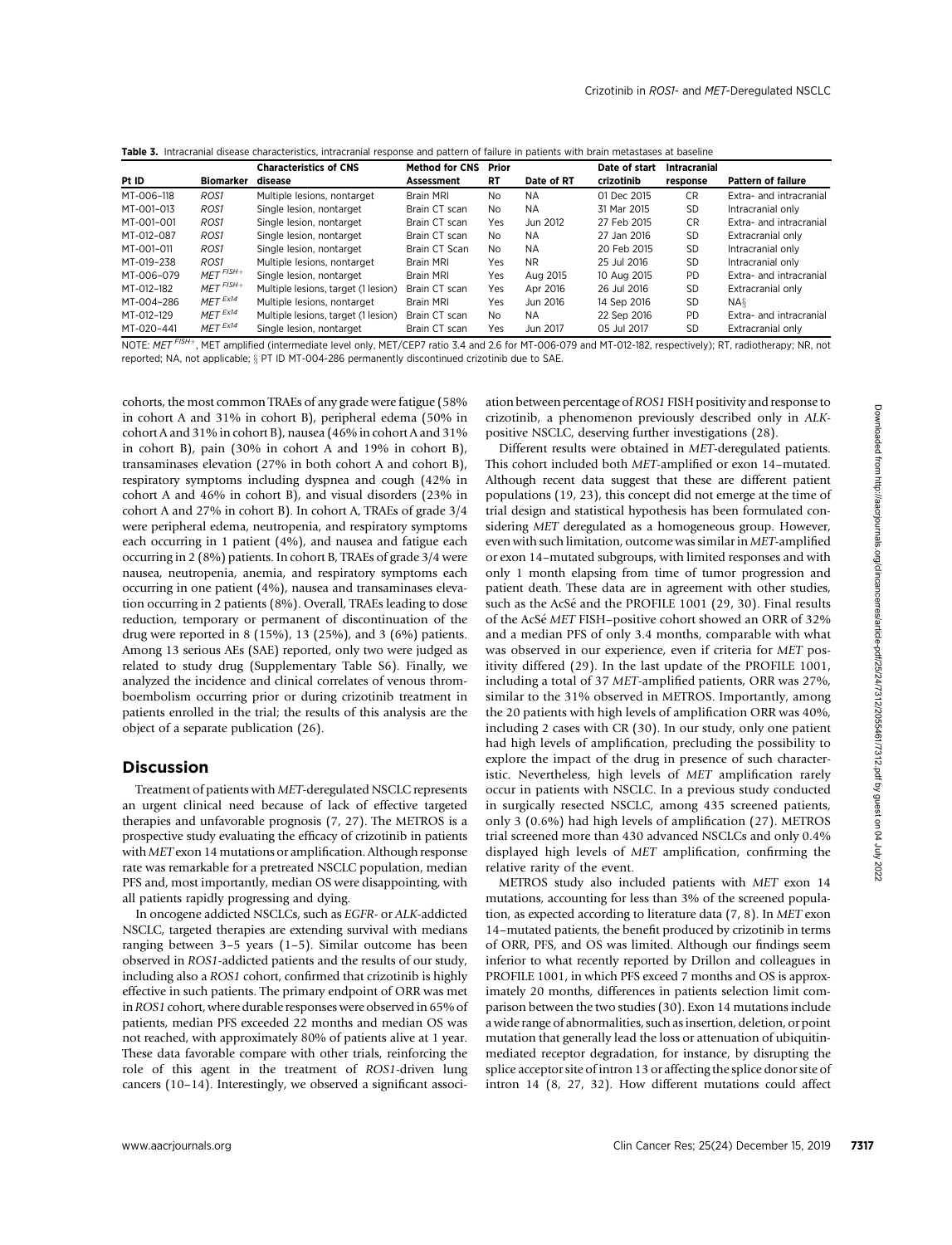sensitivity to MET inhibitors, especially crizotinib, remains an unanswered question. In our cohort among the 4 patients with splicing mutations, only one responded.

METROS study also confirms the very unfavorable prognosis of MET-deregulated NSCLC. In 2009, our group first demonstrated that MET gene copy number was a negative prognostic factor in NSCLC (27). Additional studies confirmed that MET deregulation, including overexpression, gene copy number gain or mutation, confers an aggressive phenotype (33). In addition to an aggressive behavior, also reinforced by the scarce sensitivity to prior chemotherapy, MET-deregulated NSCLC demonstrated modest and transient responsiveness to crizotinib, suggesting that other factors could modulate sensitivity to MET-inhibition, such as cooccurrence of driver events or expression of the MET protein as recently reported (33–36). Particularly, in a context of MET amplification, Tong and colleagues demonstrated that low levels of amplification may occur in a background of KRAS mutation, while high levels of MET amplification were mutually exclusive with major oncogene drivers (33). In addition, it is not possible to exclude that other approaches or new drugs might be more effective. On this perspective, we are now conducting a phase II trial evaluating cabozantinib in both MET-amplified or mutated lung cancer untreated with MET inhibitor or refractory to crizotinib (CABinMET trial, EudraCT 2017-004157-16).

In conclusion, results of METROS trial indicate that even if crizotinib induces a tumor shrinkage in a fraction of MET-deregulated NSCLC, the drug minimally impacts the clinical course of the disease, at least in pretreated MET-mutated or MET with intermediate levels of amplification, whereas the efficacy of the drug in presence of high levels of amplification remains investigational. Additional studies and innovative therapies are urgently needed against this aggressive disease.

# Disclosure of Potential Conflicts of Interest

L. Landi reports receiving speakers bureau honoraria from Pfizer, AstraZeneca, and Bristol-Myers Squibb and is a consultant/advisory board member for Pfizer, AstraZeneca, Merck Sharp & Dohme, Boehringer Ingelheim, and Clovis. R. Chiari reports receiving speakers bureau honoraria from AstraZeneca, Takeda, Roche, Otsuka, Bristol-Myers Squibb, and Boehringer Ingelheim. M. Tiseo is a consultant/advisory board member for AstraZeneca, Bristol-Myers Squibb, Merck Sharp & Dohme, Boehringer Ingelheim, Takeda, Pfizer, Eli Lilly, Novartis, Roche, Otsuka, and Pierre Fabre. C. Gridelli reports receiving speakers bureau honoraria from and is a consultant/advisory board member for Merck Sharp & Dohme, Bristol-Myers Squibb, Roche, and AstraZeneca. D. Galetta reports receiving speakers bureau honoraria from Merck Sharp & Dohme, Bristol-

## References

- 1. Ferrara R, Mezquita L, Besse B. Progress in the management of advanced thoracic malignancies in 2017. J Thorac Oncol 2018;13:301–22.
- 2. Soria J-C, Ohe Y, Vansteenkiste J, Reungwetwattana T, Chewaskulyong B, Lee KH, et al. Osimertinib in untreated EGFR-mutated advanced non-small-cell lung cancer. N Engl J Med 2018;378: 113–25.
- 3. Solomon BJ, Kim D-W, Wu Y-L, Nakagawa K, Mekhail T, Felip E, et al. Final overall survival analysis from a study comparing first-line crizotinib with chemotherapy: results from PROFILE 1014. J Clin Oncol 2018;36:2251–8.
- 4. Peters S, Camidge DR, Shaw AT, Gadgeel S, Ahn JS, Kim D-W, et al. Alectinib versus crizotinib in untreated ALK-positive non-small-cell lung cancer. N Engl J Med 2017;377:829–38.
- 5. Bergethon K, Shaw AT, Ou S-HI, Katayama R, Lovly CM, McDonald NT, et al. ROS1 rearrangements define a unique molecular class of lung cancers. J Clin Oncol 2012;30:863–70.

Myers Squibb, Roche, and Boehringer Ingelheim. F. Grossi reports receiving speakers bureau honoraria from Bristol-Myers Squibb, Merck Sharp & Dohme, Pfizer, Eli Lilly, Astra-Zeneca, Pierre Fabre, and Roche. E. Capelletto is a consultant/advisory board member for AstraZeneca. E. Bria reports receiving speakers bureau honoraria from AstraZeneca, Bristol-Myers Squibb, and Merck Sharp & Dohme, and is a consultant/advisory board member for Roche and Pfizer. F. Cappuzzo reports receiving speakers bureau honoraria from Roche, Pfizer, AstraZeneca, Bristol-Myers Squibb, Merck Sharp & Dohme, Takeda, and Lilly, and is a consultant/advisory board member for Roche, AstraZeneca, Takeda, Pfizer, Merck Sharp & Dohme, and Bristol-Myers Squibb. No potential conflicts of interest were disclosed by the other authors.

# Authors' Contributions

Conception and design: L. Landi, A. Chella, D. Galetta, G. Minuti, A. Proietti, F. Cappuzzo

Development of methodology: L. Landi, A. Chella, G. Minuti, G. Fontanini, F. Cappuzzo

Acquisition of data (provided animals, acquired and managed patients, provided facilities, etc.): L. Landi, R. Chiari, M. Tiseo, C. Dazzi, A. Chella, A. Delmonte, L. Bonanno, D.L. Cortinovis, F. de Marinis, G. Borra, A. Morabito, C. Gridelli, D. Galetta, F. Barbieri, F. Grossi, E. Capelletto, G. Minuti, F. Mazzoni, C. Verusio, E. Bria, G. Alì, R. Bruno, L. Crinò, F. Cappuzzo

Analysis and interpretation of data (e.g., statistical analysis, biostatistics, computational analysis): L. Landi, R. Chiari, A. Chella, D. Giannarelli, G. Minuti, F. Cappuzzo

Writing, review, and/or revision of the manuscript: L. Landi, R. Chiari, M. Tiseo, F. D'Inca, C. Dazzi, A. Chella, A. Delmonte, L. Bonanno, D.L. Cortinovis, A. Morabito, C. Gridelli, F. Barbieri, F. Grossi, E. Capelletto, G. Minuti, F. Mazzoni, C. Verusio, E. Bria, L. Crinò, F. Cappuzzo

Administrative, technical, or material support (i.e., reporting or organizing data, constructing databases): A. Chella, F. Grossi

Study supervision: L. Landi, A. Chella, A. Delmonte, D.L. Cortinovis, A. Proietti, F. Cappuzzo

## Acknowledgments

We thank the patients who participated in the METROS trial, their families and caregivers, the investigators, and site staff. Fondazione Ricerca Traslazionale (FoRT) sponsored the trial, Pfizer supplied crizotinib, and Abbott Molecular supplied FISH probes for ROS1 and MET analyses.

The costs of publication of this article were defrayed in part by the payment of page charges. This article must therefore be hereby marked advertisement in accordance with 18 U.S.C. Section 1734 solely to indicate this fact.

Received March 26, 2019; revised June 13, 2019; accepted August 12, 2019; published first August 15, 2019.

- 6. Gainor JF, Tseng D, Yoda S, Dagogo-Jack I, Friboulet L, Lin JJ, et al. Patterns of metastatic spread and mechanisms of resistance to crizotinib in ROS1-positive non-small-cell lung cancer. JCO Precis Oncol 2017;1: 1–13.
- 7. Drilon A, Cappuzzo F, Ou S-HI, Camidge DR. Targeting MET in lung cancer: will expectations finally be MET? J Thorac Oncol 2017;12: 15–26.
- 8. Frampton GM, Ali SM, Rosenzweig M, Chmielecki J, Lu X, Bauer TM, et al. Activation of MET via diverse exon 14 splicing alterations occurs in multiple tumor types and confers clinical sensitivity to MET inhibitors. Cancer Discov 2015;5:850–9.
- 9. Pfizer, Inc. EU Xalkori (crizotinib) Summary of product characteristics. Available from: [https://www.ema.europa.eu.](https://www.ema.europa.eu)
- 10. Shaw AT, Ou S-HI, Bang Y-J, Camidge DR, Solomon BJ, Salgia R, et al. Crizotinib in ROS1-rearranged non-small-cell lung cancer. N Engl J Med 2014;371:1963–71.